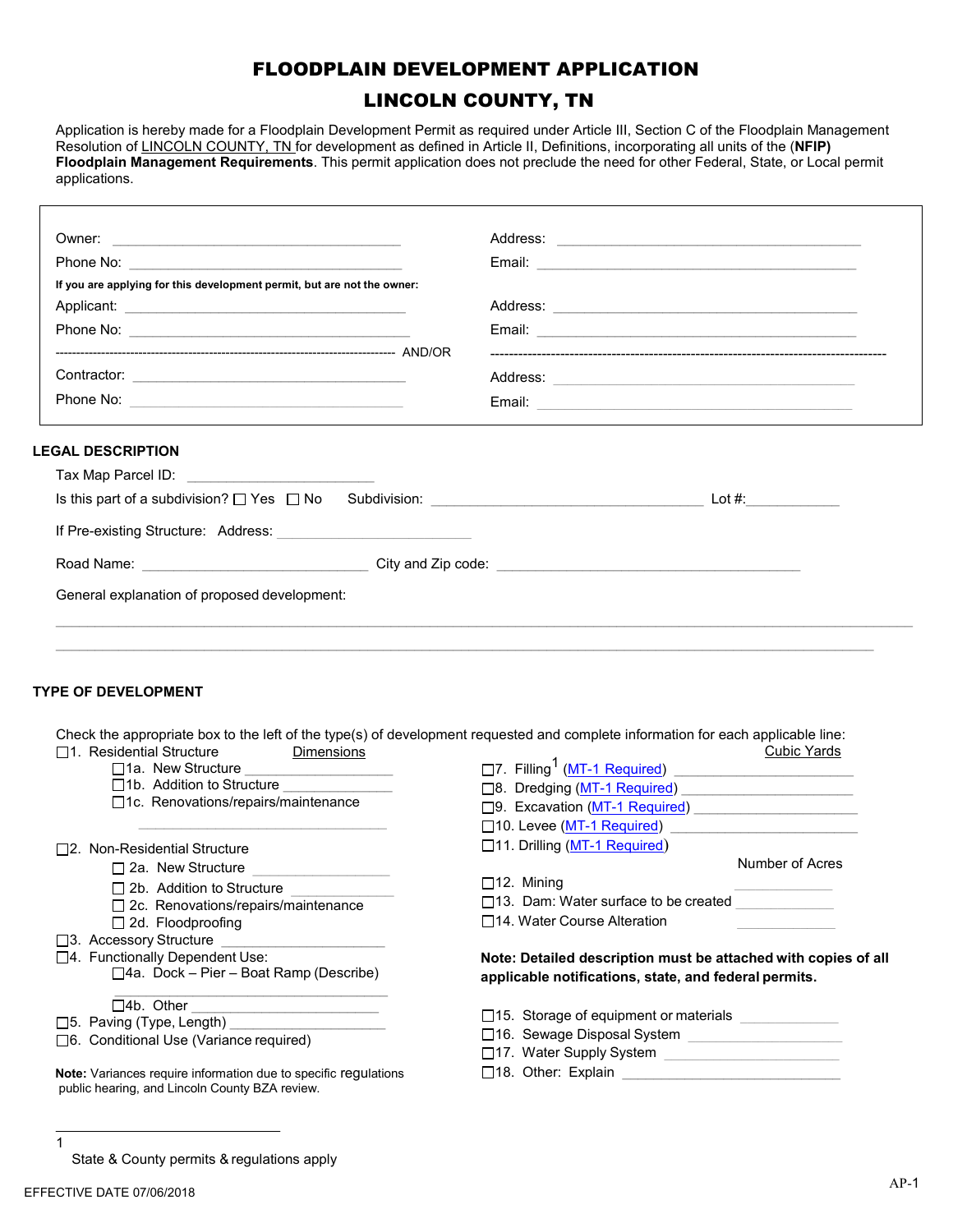#### **SEWER AND WATER FOR PROPOSED DEVELOPMENT**

| Sewage Disposal:                                                                    | Public<br>Existing<br>$\blacksquare$ | □ Private<br>$\Box$ Proposed                            | □ Not Applicable (Type)                                                                                                                                                               |  |  |  |
|-------------------------------------------------------------------------------------|--------------------------------------|---------------------------------------------------------|---------------------------------------------------------------------------------------------------------------------------------------------------------------------------------------|--|--|--|
| Water Supply:                                                                       | $\Box$ Public                        | $\Box$ Private                                          |                                                                                                                                                                                       |  |  |  |
| <b>MANDATORY FOR ALL PROJECTS</b>                                                   |                                      |                                                         | Attach a Site Plan - Drawn to scale with north arrow. (FROM TENNESSEE LICENSED SURVEYOR)                                                                                              |  |  |  |
| ٠<br>Show dimensions of the lot.<br>٠<br>٠<br>Show areas to be cut and filled.<br>٠ |                                      |                                                         | Show property boundaries, floodway, and floodplain lines (Scaled Flood Zone Locations Required).<br>Show dimensions and location of existing and/or proposed development on the site. |  |  |  |
| <b>PROJECT OUTSIDE OF (SFHA) Special Flood Hazard Area.</b>                         |                                      |                                                         |                                                                                                                                                                                       |  |  |  |
| continuing construction!                                                            |                                      |                                                         | □ After Foundation has been established a Second Site Plan MUST be done in accordance with above standards prior to                                                                   |  |  |  |
|                                                                                     |                                      | Initial that this section has been read and understood. |                                                                                                                                                                                       |  |  |  |

#### **For New Construction or Substantial Improvement in an A or AE Zone provide:**

 **Attach Statement** – describing in detail how each applicable development standard in (Section, Floodplain Ordinance) will be met.

- Existing and proposed grade elevations adjacent to the walls of the structure done by a Tennessee Licensed Surveyor.
- Location and elevation of temporary elevation reference marks on the site.

#### **Special Note:**

**Substantial Damage** means damage of any origin sustained by a structure whereby the cost of restoring the structure to it's before damaged condition would equal or exceed fifty (50%) of the market value of the structure before the damage occurred.

**Substantial Improvement** is defined as any reconstruction, rehabilitation, addition or other improvement of a structure, the cost of which equals or exceeds fifty percent (50%) of the market value of the structure before the start of construction of the improvement. Please refer to the County Floodplain Ordinance, for more complete definitions of New Construction and Substantial Improvement.

#### **The applicant understands and agrees that:**

- No work of any kind may begin until all permits are issued.
- Any permit issued may be revoked if any false statements are made herein;
- Once a permit is revoked all work shall cease until the permit is reissued or a new permitis issued;
- Permits issued on this application do not grant right or privilege to erect or use any structure, premises, or property prohibited by the ordinances, codes, or regulations of the county, the State of Tennessee or FEMA.
- The applicant hereby gives consent to the Floodplain Administrator or authorized agent to enter and inspect activity covered under the provisions of the Floodplain Management Ordinance;
- If issued, the permit form will be posted in a conspicuous place on the premises in plain view; and,
- If issued, the permit will expire if no work commences within 180 days of issuance.
- No use of property, structure, or infrastructure is permitted until a Certificate of Compliance is issued by the Floodplain Administrator.

I hereby certify that all the statements in, and in the attachments to this application are a true description of the existing property and the proposed development project.

Owner:

**Signature** 

 $\_$  Date:  $\_$